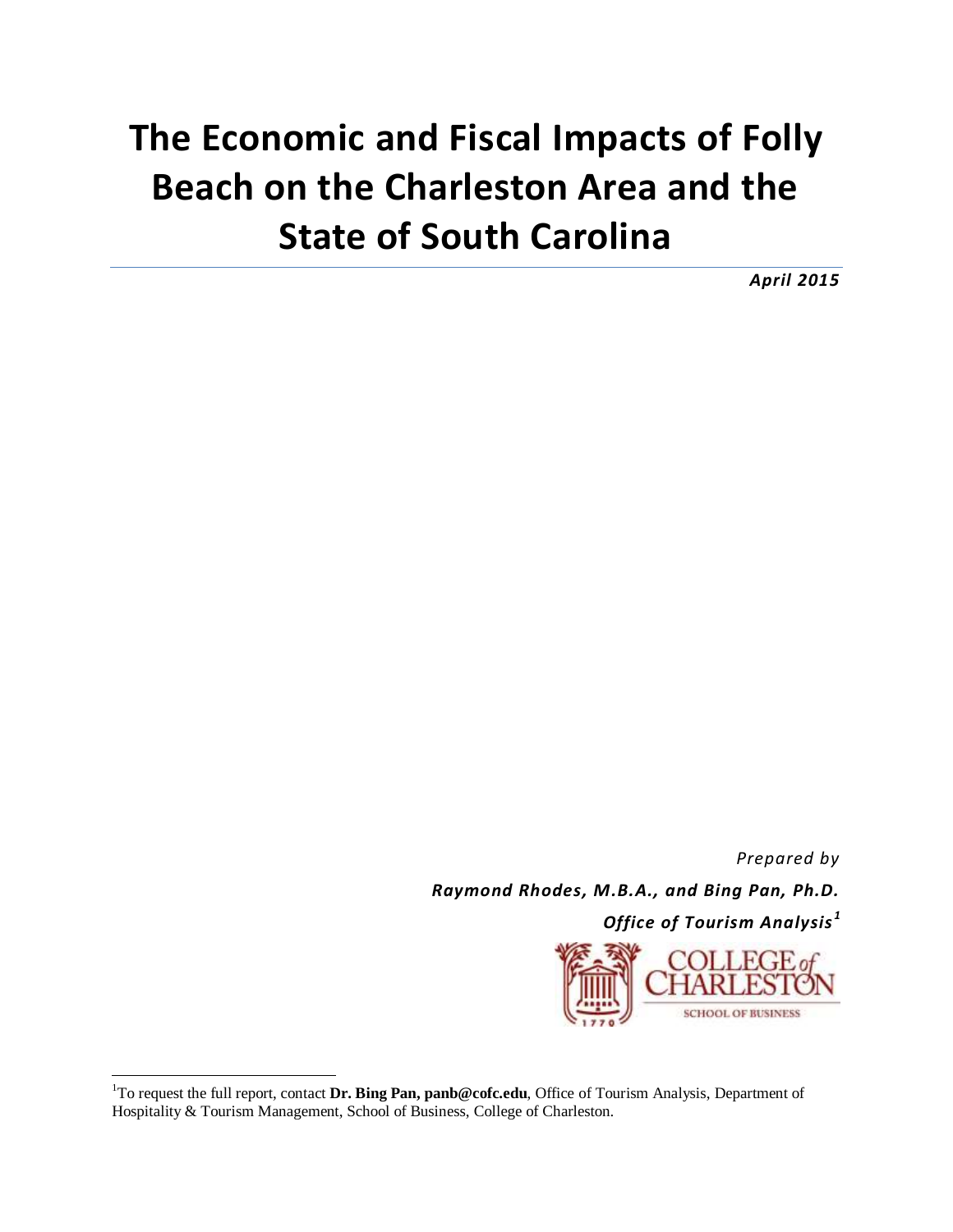## **Acknowledgements**

We would like to acknowledge a number of people who offered tremendous help for this project. Melinda Patience, Research Coordinator of the College of Charleston's Office of Tourism Analysis, compiled the Charleston Area Visitor Intercept data that was essential for this study and assisted with the report editing. Spencer Wetmore, Assistant to the Mayor, who effectively served as our primary contact with the City. Eric Lutz, Aaron Pope and Kevin Whitsett with the City provided crucial data, as well as Russell Campbell, Chief Deputy Auditor in the Charleston County Auditor's Office, and the County Park and Recreation Commission staff, in particularly Phil Macchia and Ashleigh Patrick. Nancy Moore and Nancy Smith were among several Folly Beach residents who provided valuable insights. Additionally, Dr. Nicole Elko (Elko Coastal Consulting, Inc.) provided expertise critical to understanding Folly Beach's beach renourishment needs. Charleston Area Convention Visitors Bureau supports the operation of the Office of Tourism Analysis which made the visitor survey and this project possible. Most of all, we thank the City of Folly Beach for funding this study.

**The views expressed herein are those of the authors and not necessarily those of the College of Charleston or the City of Folly Beach.**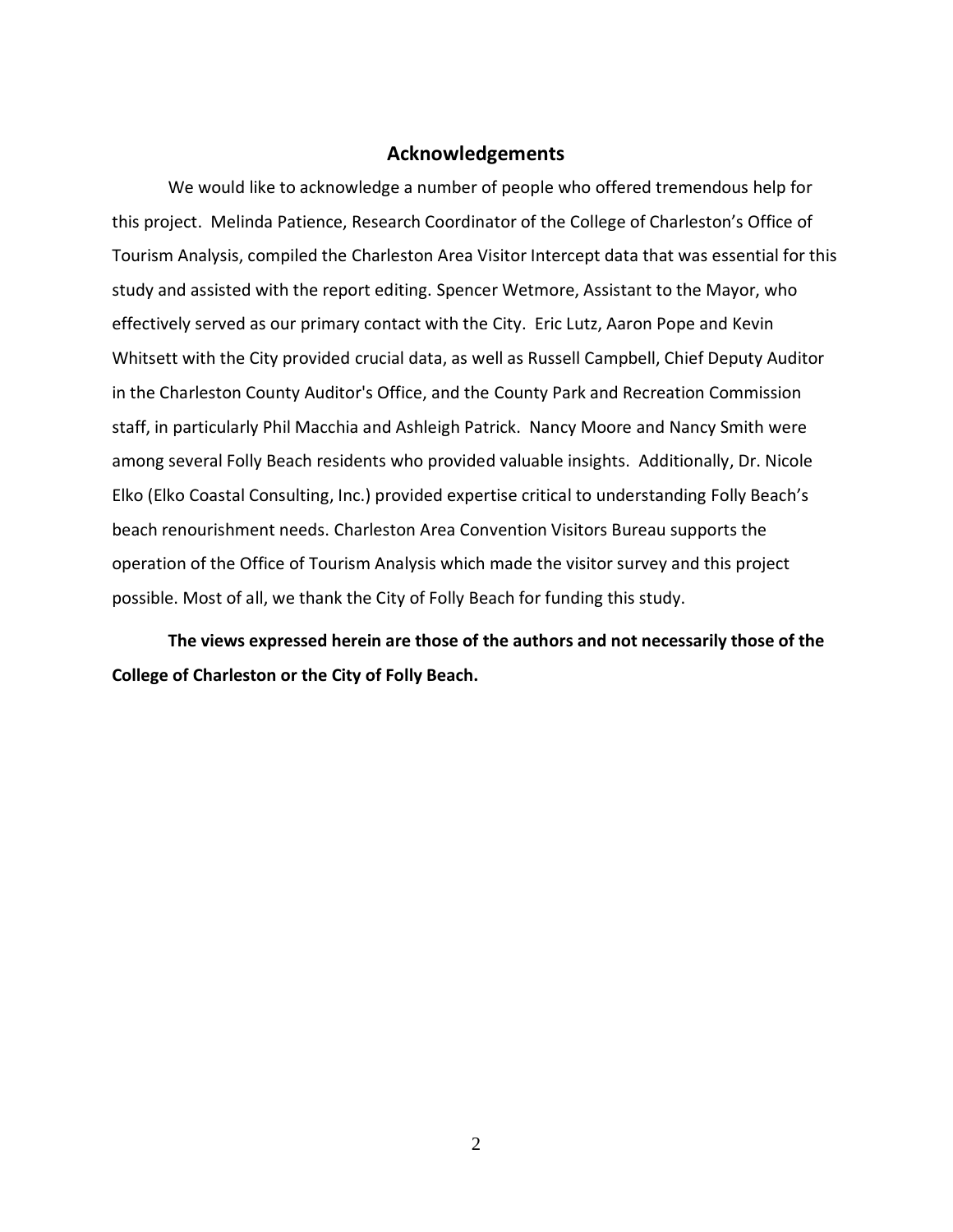## **Executive Summary**

Identifying and securing funding and support from legislators and other stakeholders is very challenging for a small municipality with limited resources that is indirectly competing against much larger coastal cities. For the City of Folly Beach, these challenges are further complicated by the undervaluation of the need to continue the timely renourishment of the beach areas so this unique natural asset can continue to generate various benefits for the Charleston area and for the State of South Carolina.

Therefore, this study documents important economic and fiscal impact at the Charleston metro and state levels associated with beach renourishment of Folly Beach, South Carolina. From an economic perspective, only non-resident visitors can inject "new dollars" into the Charleston area and the South Carolina economy. Thus, this study primarily focuses on economic and fiscal impacts of non-resident visitor spending that are relevant to the periodic renourishment of Folly Beach. We also projected future annual net economic impact and tax effects as the possible economic consequences if Folly Beach's next scheduled beach renourishment project is not underway by 2020. In addition, economic values, not economic impacts, of selected Folly Beach renourishment benefits are provided.

## **Key findings include the following:**

• The City of Folly Beach's economy has had an **average annual growth rate of about 11%**  since the end of Great Recession in 2009, a robust rate much higher than that of similar Charleston area beach communities as well as that of Charleston County.

• Based upon an analysis and subsequent extrapolation of data from a periodic Charleston area visitor survey conducted by the Office of Tourism Analysis (**OTA**) at the College of Charleston, the number of annual Charleston area visitor trips that included visiting Folly Beach was **estimated to be nearly 1 million** and this total represented **about 21% of all Charleston area visitor trips** during 2014. The overall average traveling party sizes, 2.5 adults, remained consistent with recent OTA survey results. Moreover, beach activities remained among the important reasons to visit as well as one of the most enjoyable aspects of a Charleston area visit.

3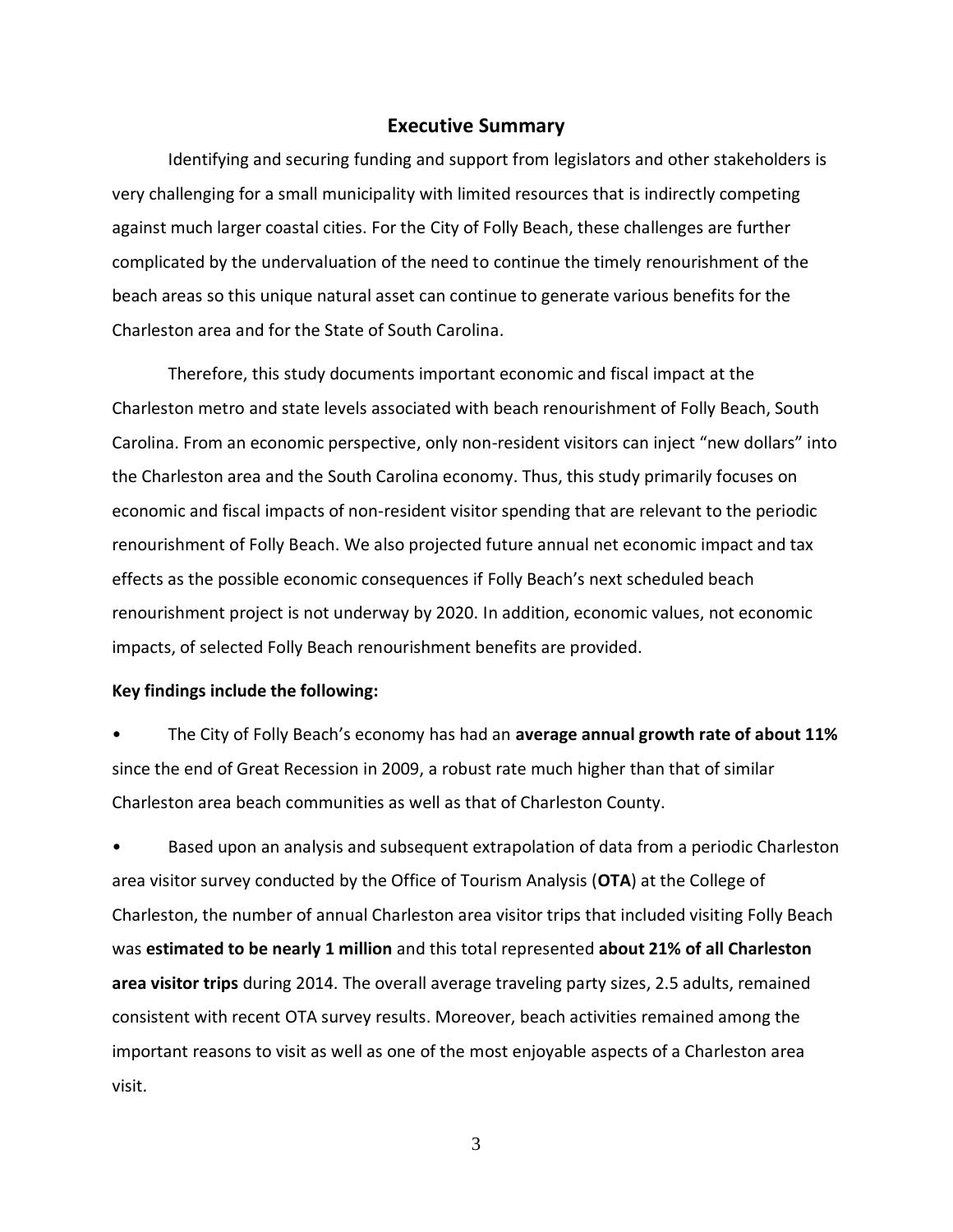• Including multiplier effects, estimated spending by Charleston visitors attributable to Folly Beach generated approximately **\$117 million** in business revenues that supported about **1,200 jobs** and provided nearly **\$40 million** in income including employee benefits for South Carolina residents in 2014.

• Charleston area visitor spending attributable to the City including its beach areas generated approximately **\$22 million** in annual tax revenues for the federal, state, and local governments during 2014. Also, these tax revenues not only include the usual tourist type taxes (e.g. accommodation taxes, etc.) but include various property taxes and other indirect taxes paid by tourism oriented businesses.

• If there are future renourishment delays beyond of the year 2020, this could lead to a net loss of nearly **\$26 million** in total sales at the state level along with the related accumulative net loss of **\$6.5 million** in local and state taxes**.**

• The economic value of one recreational beach day was conservatively estimated at about \$6.15 per person, and the extrapolation of this value leads to an estimated annual total economic recreational value of the City's beach being **\$4.5 million in 2014**, which includes both non-resident and resident recreational beach users.

• Charleston area households would collectively place an annual **\$4.2 million** value on protecting the marine turtle species that depend upon Folly's beach as nesting habitat.

• Additional economic values related to Folly Beach renourishment projects included providing storm damage reduction/protection of beach front properties and structures that had an approximate total market value of **\$465.2 million** (2013 dollars). This total value includes important government infrastructure assets vital to public beach access, such as Charleston County's popular Folly Beach County Park and the Folly Beach Fishing Pier, and beach front parking lots and walkovers that the City has been proactively maintaining.

The periodic renourishment of the Folly Beach has helped maintain, if not improve, appreciation rates of the City's front beach private property value. This effort thus benefits property owners and enhances the City's tax base and dedicated tourism funds needed to proactively manage Folly's unique beach.

4